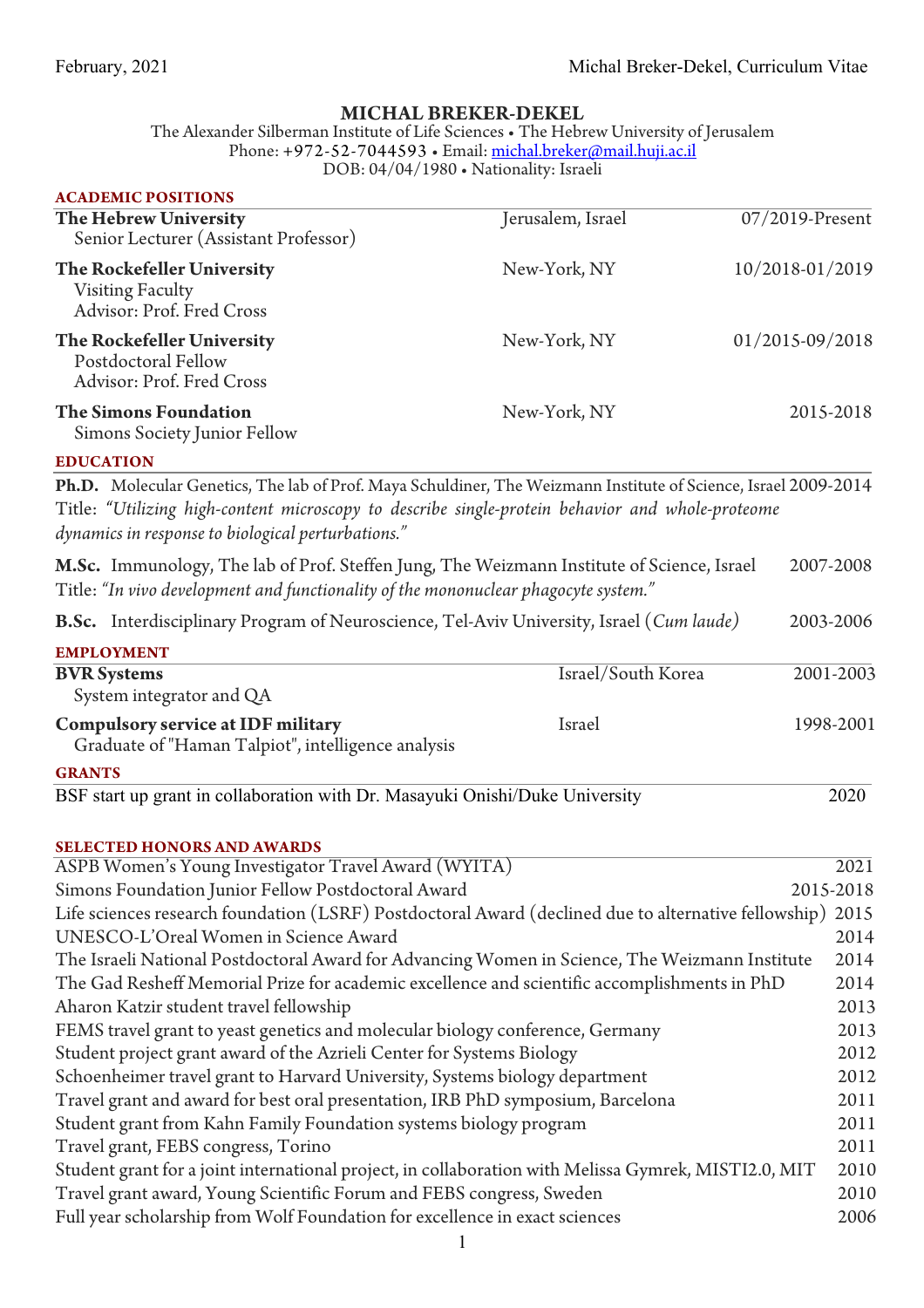| Dean's award for outstanding achievements, Tel-Aviv University                         |                    | 2006              |
|----------------------------------------------------------------------------------------|--------------------|-------------------|
| Dean's award for outstanding achievements, Tel-Aviv University                         |                    | 2005              |
| Scholarship for outstanding students in memory of David Zik, Tel-Aviv University       |                    | 2005              |
| Rector's award for outstanding achievements, Tel-Aviv University                       |                    | 2004              |
| <b>INVITED/CHOSEN TALKS</b>                                                            |                    |                   |
| ILANIT, Federation of the Israel Societies for Experimental Biology ( <i>Invited</i> ) | Eilat, Israel      | 2020              |
| ISM, the Israel Society for Microbiology (Invited)                                     | Israel             | 2020              |
| Undergraduate excellence program "Etgar", The Hebrew University ( <i>Invited</i> )     | Israel             | 2020              |
| Molecular Biology Department, Princeton University ( <i>Invited</i> )                  | Princeton, USA     | 2017              |
| Annual ASPB symposium, American Society of Plant Biology                               | Honolulu, USA      | 2017              |
| Annual conference of the Simons Society of Fellows                                     | Miami, USA         | 2017              |
| ILANIT, Federation of the Israel Societies for Experimental Biology                    | Eilat, Israel      | 2017              |
| Simons Foundation, Simons Society of Fellows                                           | NYC, USA           | 2017              |
| Annual Charles H. Revson Foundation Biomedical Fellows Meeting ( <i>Invited</i> )      | NYC, USA           | 2016              |
| Plant Sciences Department, WIS ( <i>Invited</i> )                                      | Israel             | 2013              |
| Yeast genetics and molecular biology conference                                        | Frankfurt, Germany | 2013              |
| Biological Sciences and Systems Biology Departments, Columbia University               | NYC, USA           | 2013              |
| Harvard Systems Biology Department, Harvard University (Invited)                       | Boston, USA        | 2013              |
| Systems biology retreat, WIS                                                           | Israel             | 2012              |
| Biological Chemistry Department, WIS                                                   | Israel             | 2012              |
| Epigenetics meets Systems Biology conference (Invited)                                 | Israel             | 2012              |
| Joint meeting of the Minerva grant awardees, WIS                                       | Israel             | 2012              |
| James Minna Heinemann Stiftung conference                                              | Munich, Germany    | 2012              |
| "Mitochondria, dynamics and neurodegenerative diseases" conference (Invited) Israel    |                    | 2012              |
| Endocrinology Department, Schneider Children's Medical Center (Invited)                | Israel             | 2012              |
| "Life in motion: dynamics of molecules and systems" conference                         | Barcelona, Spain   | 2011              |
| "Folding and degradation of proteins in the ER" conference                             | Switzerland        | 2011              |
| Undergraduate excellence program "Etgar", The Hebrew University ( <i>Invited</i> )     | Israel             | 2011              |
| Molecular Genetics Department seminar, WIS                                             | Israel             | 2011              |
| Annual seminar of the Israeli yeast community, Bar Ilan University                     | Israel             | 2011              |
|                                                                                        |                    |                   |
| <b>POSTER PRESENTATIONS</b>                                                            |                    |                   |
| 18 <sup>th</sup> international conference of molecular biology of Chlamydomonas        | Washington, USA    | $\overline{2018}$ |
| Annual ASPB symposium, American Society of Plant Biology                               | Honolulu, USA      | 2017              |
| Anderson Center for Cancer Research Retreat                                            | NYC, USA           | 2017              |
| Annual ASPB symposium, American Society of Plant Biology                               | <b>USA</b>         | 2016              |
| Anderson Center for Cancer Research Retreat                                            | NYC, USA           | 2016              |
| Annual Charles H. Revson Foundation Biomedical Fellows Meeting                         | NYC, USA           | 2015              |
| FEBS congress - 'Biochemistry for tomorrow's medicine'                                 | Torino, Italy      | 2011              |
| Weizmann-Harvard meeting on systems biology                                            | Israel             | 2011              |
| ILANIT, Federation of the Israel Societies for Experimental Biology                    | Eilat, Israel      | 2011              |
| Systems Biology Consortium retreat, The Weizmann Institute of Science                  | Israel             | 2010              |
| <b>EMBO</b> conference                                                                 | Spain              | 2010              |
| Young Scientific Forum (YSF) and the FEBS congress - 'Molecules of life'               | Sweden             | 2010              |
| 'The trafficking meeting of the Israeli society for cell biology'                      | Israel             | 2010              |
| Students conference of the Weizmann Institute of Science                               | Israel             | 2010              |
| 13 <sup>th</sup> Israeli Bioinformatics Symposium (IBS)                                | Israel             | 2010              |
| 'Frontiers in genetics VI' annual meeting                                              | Israel             | 2010              |
|                                                                                        |                    |                   |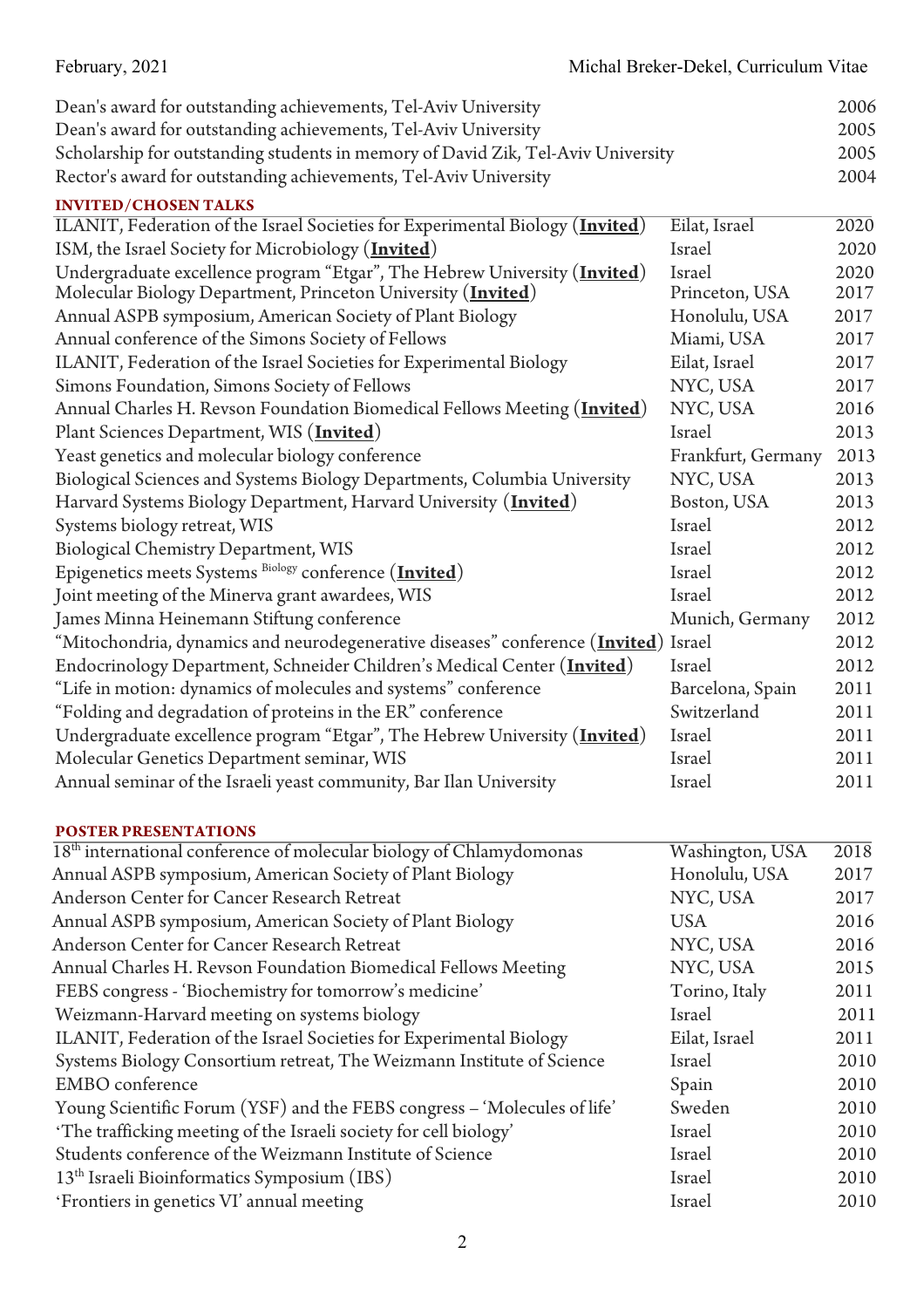| February, 2021                                                   | Michal Breker-Dekel, Curriculum Vitae |      |
|------------------------------------------------------------------|---------------------------------------|------|
| The Israel Society for Microbiology (ISM)                        | Israel                                | 2010 |
| The Israel Society for Biochemistry & Molecular Biology (ISBMB)  | Israel                                | 2010 |
| BIOmics Workshop & Conference, The Weizmann institute of Science | Israel                                | 2009 |

### **TEACHING EXPERIENCE**

| Creator and senior lecturer of "Advanced methods in molecular biology" course Israel        |        | 2020-2021 |
|---------------------------------------------------------------------------------------------|--------|-----------|
| Plant sciences undergraduate research seminar coordinator                                   | Israel | 2020-2021 |
| Mentoring at the plant sciences undergraduate seminar                                       | Israel | 2019-2020 |
| Mentoring at the undergraduate excellence program "Etgar", Hebrew University Israel         |        | 2020      |
| Tutor in a variety of scientific projects in Davidson Institute of Science Education Israel |        | 2011      |
| TA in "Advanced light microscopy" course for graduate students, WIS                         | Israel | 2010      |
| Volunteer to "Bashaar" organization - lecture in high schools on popular science Israel     |        | 2010      |
| Tutor in "Zuta" summer science camp, WIS                                                    | Israel | 2010      |
| Tutor in the International Summer Science Institute, WIS                                    | Israel | 2008-2011 |
| Tutor in Perach-Zemed program for high school students, WIS                                 | Israel | 2007-2009 |
| Tutor for students with learning disabilities, Life Sciences Faculty, TAU                   | Israel | 2005-2006 |
|                                                                                             |        |           |

#### **OTHER ACTIVITIES**

| Plant sciences departmental weekly seminar coordinator and host           | Israel   | 2020-2021    |
|---------------------------------------------------------------------------|----------|--------------|
| Organizing the annual symposium of the Simons Society of Fellows          | NYC, USA | 2018         |
| Reviewer for the international peer-reviewed journal Molecular BioSystems |          | 2016-Present |

#### **PUBLICATIONS**

- 1. Li J., **Breker M.**, Graham M., Schuldiner M., Hochstrasser M. (2019) AMPK regulates ESCRTdependent microautophagy of proteasomes concomitant with proteasome storage granule assembly during glucose starvation. *Plos Genet* (15).
- 2. **Breker M.**, Lieberman,K., & Cross FR. (2018) Comprehensive Discovery of Cell-cycle-essential Pathways in *Chlamydomonas reinhardtii*. *Plant Cell* (6), 1178-1198.
- 3. Cohen N\*., **Breker M\*.**, Bakunts A., Pesek K., Chas A., Argemi J., Orsi A., Gal L., Chuartzman S., Wigelman Y., Jonas F., Walter P., Ernst R., Aragon T., van Anken E., Schuldiner M. (2017) Iron affects Ire1 clustering propensity and the amplitude of endoplasmic reticulum stress signaling. *J Cell Sci* (19), 3222-3233.

**\*equal contribution**

- 4. Cross F.R., **Breker M.**, & Lieberman K. (2017) Validated Bayesian differentiation of causative and passenger mutations. *G3* (7), 2081-2094.
- 5. Herbst R.H., Bar-Zvi D., Reikhav S., Soifer I., **Breker M.**, Jona G., Shimoni E., Schuldiner M., Levy A., & Barkai N. (2017) Heterosis as a consequence of regulatory incompatibility. *BMC Biology* (1), 38.
- 6. **Breker M.**, Lieberman K., Tulin F., & Cross F.R. (2016) High-throughput robotically assisted isolation of temperature-sensitive lethal mutants in *Chlamydomonas reinhardtii*. *J Vis Exp* (118).
- 7. Ravarani C., Chalancon G., **Breker M.**, Sanchez de Groot N., & Babu M.M. (2015) Affinity and competition for TBP are molecular determinants of gene expression noise. *Nature Communications* (7), 10417.
- 8. **Breker M.** & Schuldiner M. (2014) The emergence of proteome-wide technologies: systematic analysis of proteins comes to age. *Nature Reviews Molecular Cell biology* (15), 453-464.
- 9. Avci D., Fuchs S., Schrul B., Fukumori A., **Breker M.**, Frumkin I., Chen CY., Biniossek ML., Kremmer E., Schilling O., Steiner H., Schuldiner M., & Lemberg MK. (2014) The yeast ER-